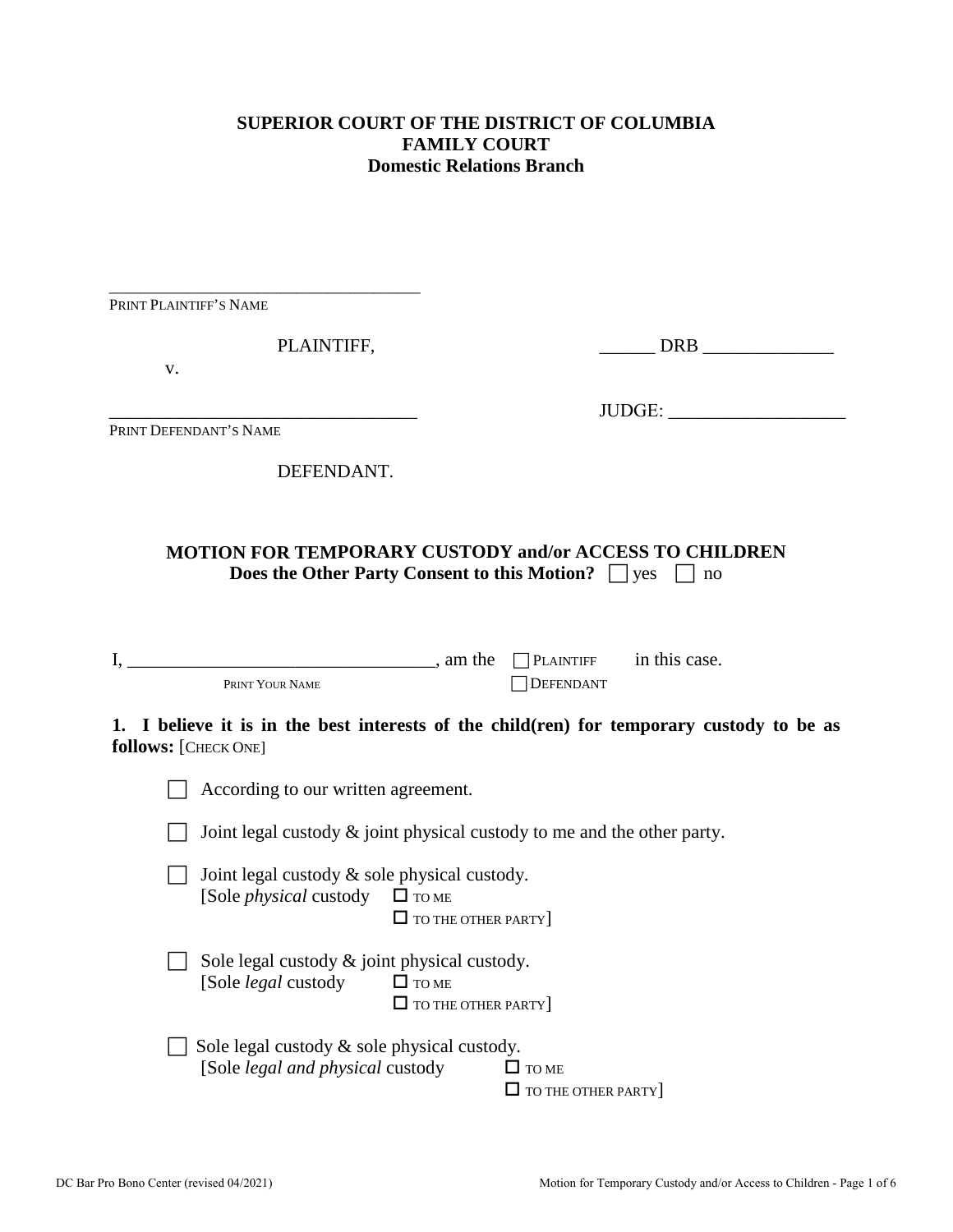The presumption in favor of joint custody does not apply because there has been:

- $\Box$  an Intrafamily offense.
- $\Box$  child abuse.
- $\Box$  child neglect.
- $\square$  parental kidnapping.
	- *OR*

 $\square$  because joint custody is not in the best interest of the child(ren).

#### **2. I believe it is in the best interests of the child(ren) for the other party to be with the child(ren) in this way:**

\_\_\_\_\_\_\_\_\_\_\_\_\_\_\_\_\_\_\_\_\_\_\_\_\_\_\_\_\_\_\_\_\_\_\_\_\_\_\_\_\_\_\_\_\_\_\_\_\_\_\_\_\_\_\_\_\_\_\_\_\_\_\_\_\_\_\_\_\_ \_\_\_\_\_\_\_\_\_\_\_\_\_\_\_\_\_\_\_\_\_\_\_\_\_\_\_\_\_\_\_\_\_\_\_\_\_\_\_\_\_\_\_\_\_\_\_\_\_\_\_\_\_\_\_\_\_\_\_\_\_\_\_\_\_\_\_\_\_ \_\_\_\_\_\_\_\_\_\_\_\_\_\_\_\_\_\_\_\_\_\_\_\_\_\_\_\_\_\_\_\_\_\_\_\_\_\_\_\_\_\_\_\_\_\_\_\_\_\_\_\_\_\_\_\_\_\_\_\_\_\_\_\_\_\_\_\_\_ \_\_\_\_\_\_\_\_\_\_\_\_\_\_\_\_\_\_\_\_\_\_\_\_\_\_\_\_\_\_\_\_\_\_\_\_\_\_\_\_\_\_\_\_\_\_\_\_\_\_\_\_\_\_\_\_\_\_\_\_\_\_\_\_\_\_\_\_\_ \_\_\_\_\_\_\_\_\_\_\_\_\_\_\_\_\_\_\_\_\_\_\_\_\_\_\_\_\_\_\_\_\_\_\_\_\_\_\_\_\_\_\_\_\_\_\_\_\_\_\_\_\_\_\_\_\_\_\_\_\_\_\_\_\_\_\_\_\_ \_\_\_\_\_\_\_\_\_\_\_\_\_\_\_\_\_\_\_\_\_\_\_\_\_\_\_\_\_\_\_\_\_\_\_\_\_\_\_\_\_\_\_\_\_\_\_\_\_\_\_\_\_\_\_\_\_\_\_\_\_\_\_\_\_\_\_\_\_ \_\_\_\_\_\_\_\_\_\_\_\_\_\_\_\_\_\_\_\_\_\_\_\_\_\_\_\_\_\_\_\_\_\_\_\_\_\_\_\_\_\_\_\_\_\_\_\_\_\_\_\_\_\_\_\_\_\_\_\_\_\_\_\_\_\_\_\_\_ \_\_\_\_\_\_\_\_\_\_\_\_\_\_\_\_\_\_\_\_\_\_\_\_\_\_\_\_\_\_\_\_\_\_\_\_\_\_\_\_\_\_\_\_\_\_\_\_\_\_\_\_\_\_\_\_\_\_\_\_\_\_\_\_\_\_\_\_\_ \_\_\_\_\_\_\_\_\_\_\_\_\_\_\_\_\_\_\_\_\_\_\_\_\_\_\_\_\_\_\_\_\_\_\_\_\_\_\_\_\_\_\_\_\_\_\_\_\_\_\_\_\_\_\_\_\_\_\_\_\_\_\_\_\_\_\_\_\_

The other party and I will agree to a reasonable schedule.

A specific schedule needs to be set.

The other party's access to the children needs to be supervised.

The other party should have no access to the children at all.

#### **3. My reasons for asking this Court to do this are:**

# **Request for Relief**

**I RESPECTFULLY REQUEST that** the Court award temporary custody of the child(ren) as requested above until the Court issues a final custody order in this case.

### **I ALSO REQUEST that the Court award any other relief it considers fair and proper.**

DO NOT

I DO request an oral hearing in front of the judge on this motion.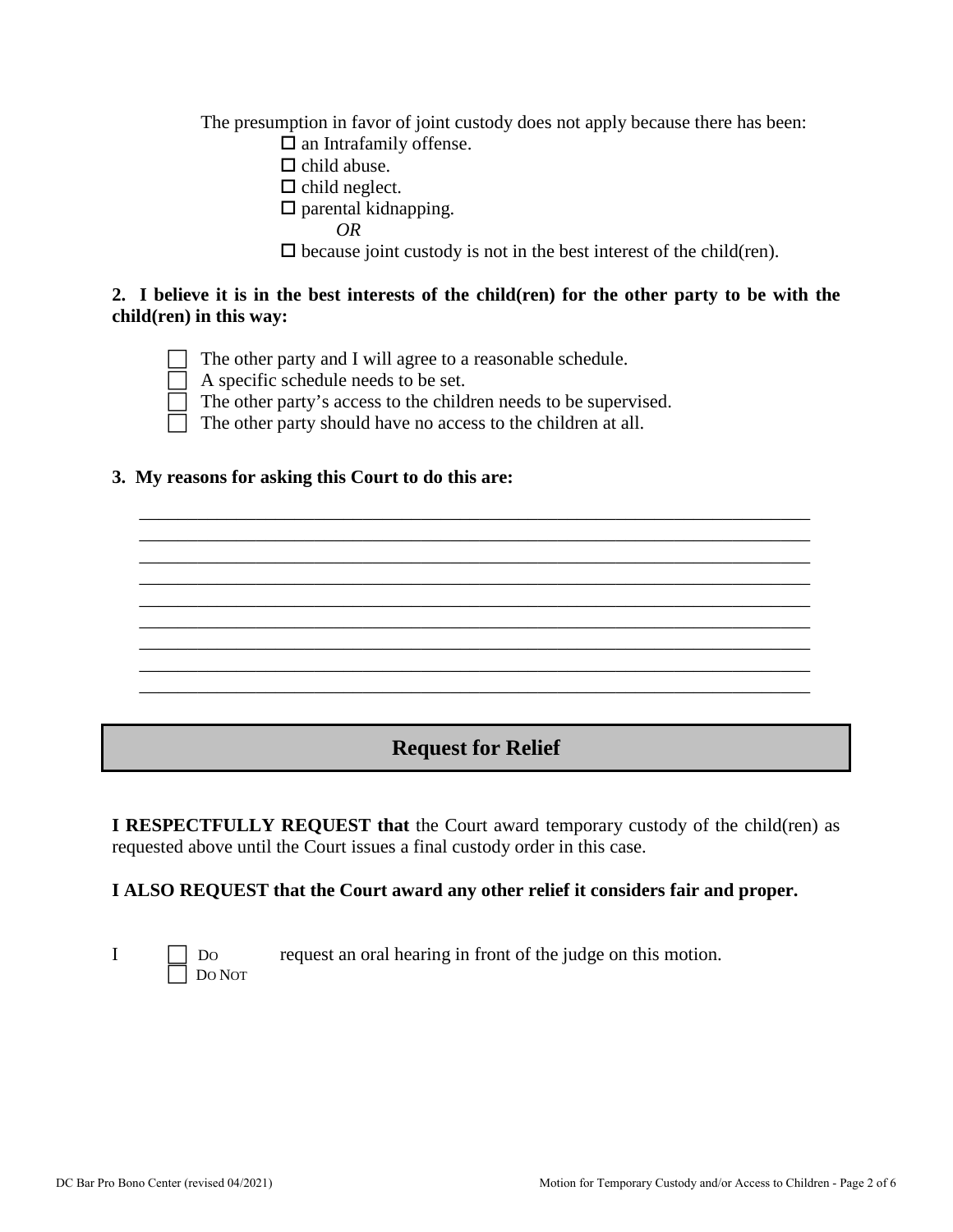I declare under penalty of perjury that the foregoing is true and correct*.* 

*If this document is to be signed outside the geographic boundaries of the United States, Puerto Rico, the United States Virgin Islands, and any territory or insular possession subject to the jurisdiction of the United States, additional requirements must be met prior to signing. See Super. Ct. Dom. Rel. R. 2(c)(1)(B).*

| SIGN YOUR NAME. Add slashes to either side /like this/ to sign electonically. | <b>DATE</b>          |
|-------------------------------------------------------------------------------|----------------------|
| PRINT YOUR NAME                                                               | <b>PHONE NUMBER</b>  |
| <b>HOME ADDRESS 1</b>                                                         | <b>EMAIL ADDRESS</b> |
| <b>HOME ADDRESS 2</b>                                                         |                      |

SUBSTITUTE ADDRESS: CHECK BOX IF YOU HAVE WRITTEN SOMEONE ELSE'S ADDRESS BECAUSE YOU FEAR HARASSMENT OR HARM.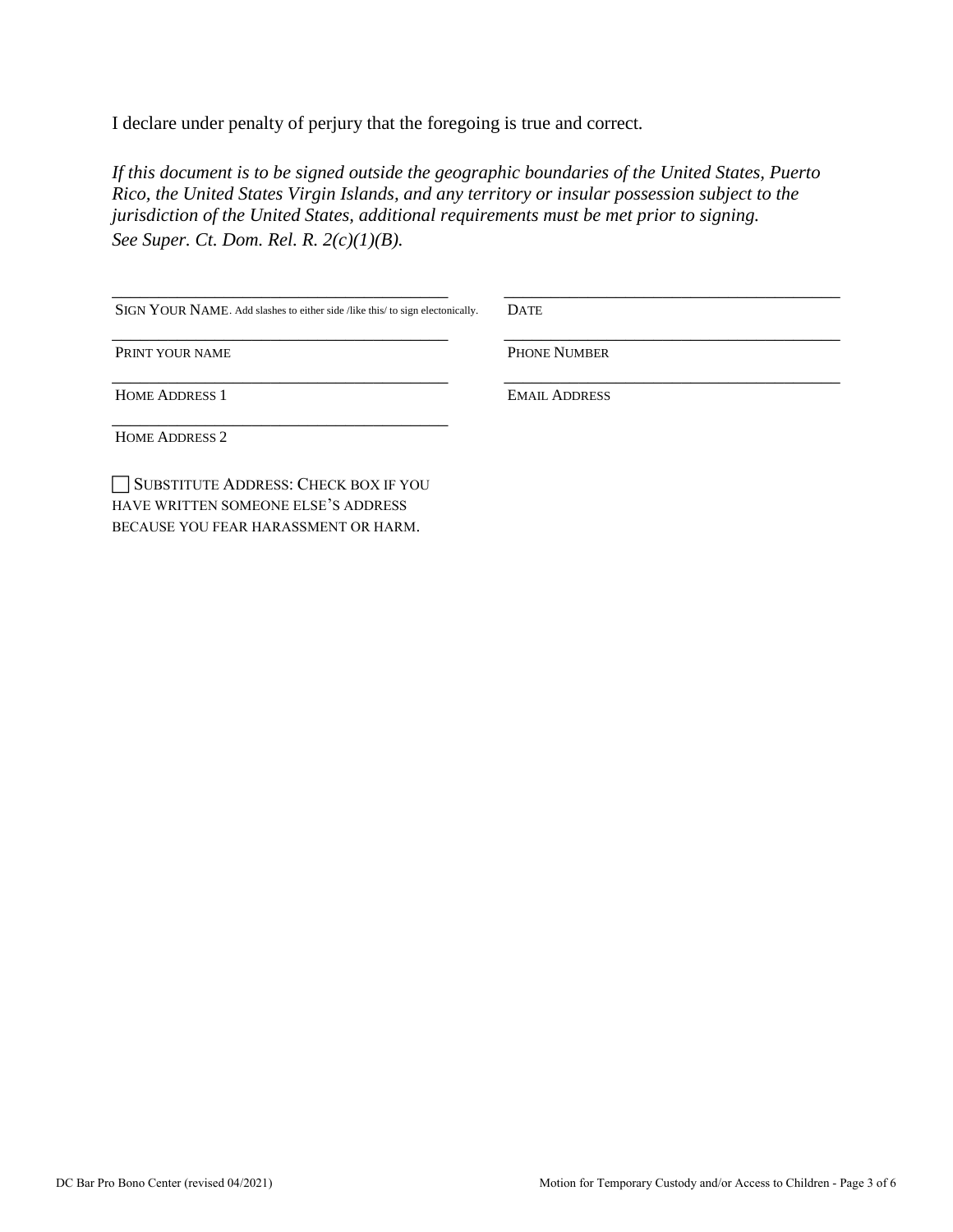#### **POINTS AND AUTHORITIES IN SUPPORT OF MOTION FOR TEMPORARY CUSTODY and/or ACCESS TO CHILDREN**

In support of this Motion, I refer to:

- 1. Super. Ct. Dom. Rel. R. 7(b).
- 2. D.C. Code §§ 16-911(a)(5) and 16-914.
- 3. The record in this case.
- 4. The attached supporting document(s), if any.

[LIST ANY DOCUMENTS THAT YOU ARE ATTACHING]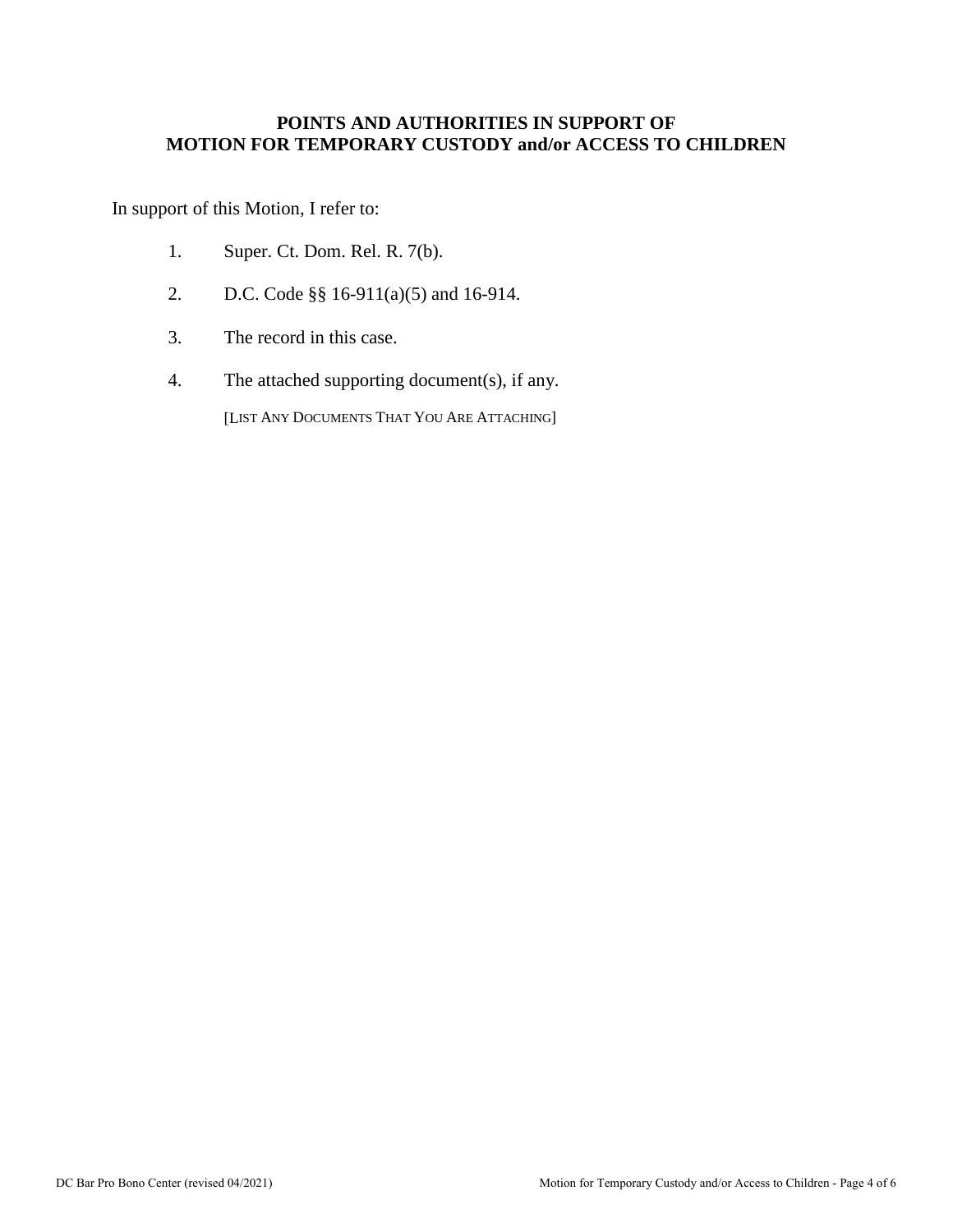# **Serving Domestic Relations Pleadings Filed During COVID-19**

# **What is "service"?**

**Service** means giving a copy of court papers to the other party or parties in your case. You must serve the other party or parties with any motions, answers, or other papers ("pleadings") you file in your Domestic Relations case.

This document tells you:

- How to figure out what type of service you have to do
- How to tell the Court that you served your papers to the other party
- How to find more information about service

# **Are there different rules for service in different cases?**

Yes. There are different rules for service depending on whether your case is **open** or **closed**.

| If:                                                    | Then your case is <i>probably:</i> |
|--------------------------------------------------------|------------------------------------|
| The Court has not yet issued a final order             | Open                               |
| The Court issued its final order less than 60 days ago | Open                               |
| The Court issued its final order more than 60 days ago | Closed                             |

**Not sure if your case is open or closed?** Call the Family Court Self-Help Center at **202-879-0096**.

### **My case is open***.* **How do I serve somebody?**

If your case is **open**, you must follow [Rule 5](http://www.dccourts.gov/sites/default/files/rules-superior-court/DR%20Rule%205.%20Serving%20and%20Filing%20of%20Other%20Pleadings%20and%20Papers.pdf) of the Domestic Relations rules. Rule 5 says that you must serve the papers in one of these ways:



**Hand** the papers to the other party



Leave the papers at the other party's home **with a person who lives there** and is at least 18 years old



**III** Leave the papers at their **lawyer's office** 



 $\equiv$  Send it by **first-class mail** to party (or lawyer's) last known address



Through the Court's e-filing software, **CaseFileXpress**



Any other way, as long as the other party **agrees** in writing

*If the other party has a lawyer, you* **must** *serve their lawyer.*